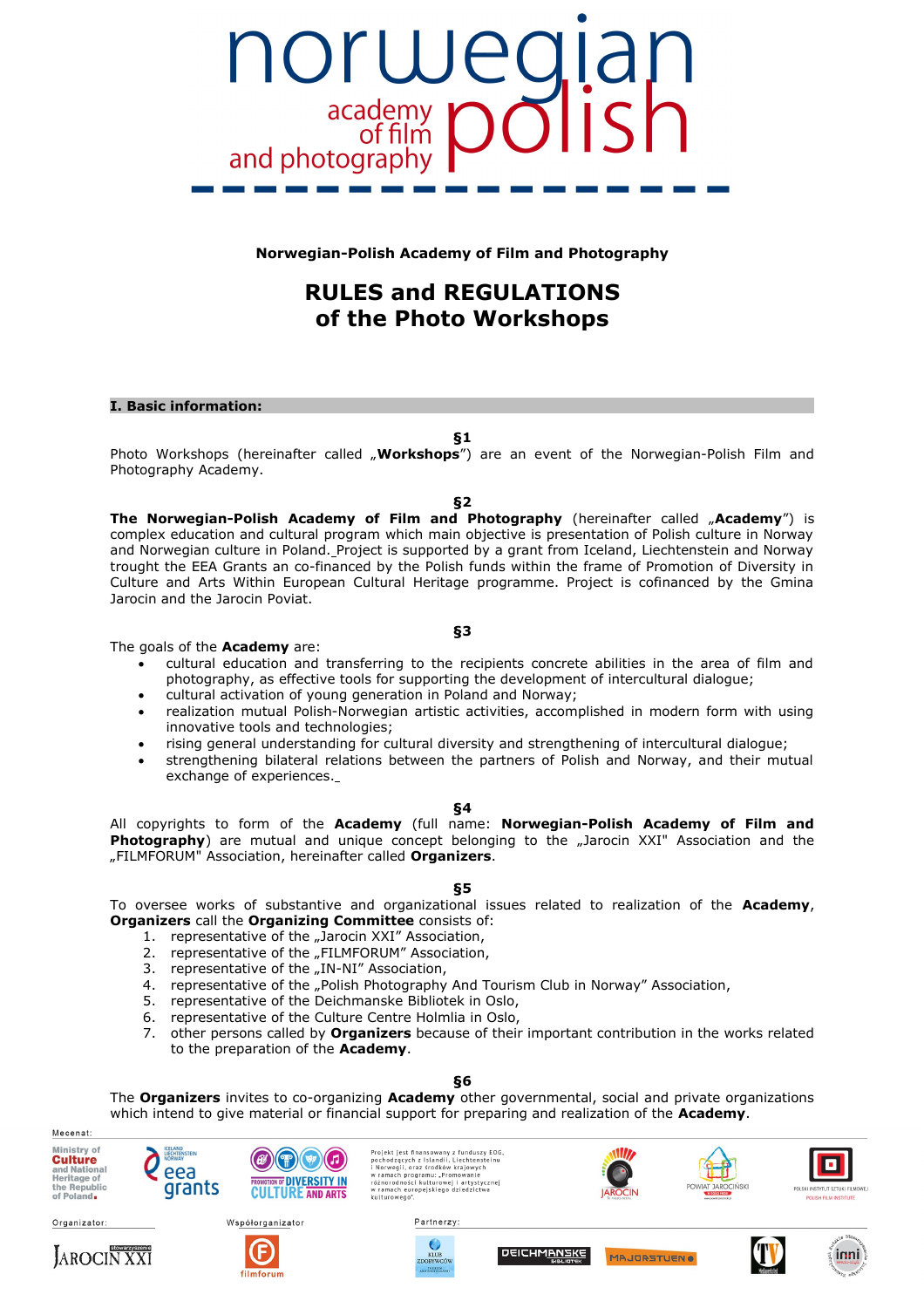

**§7**

**Academy's Management** is responsible for all matters reated to preparing and realising of the **Academy**. Management is appointed by the **Organising Committee**, and has a decisive voice in issues not covered by the rules or requiring additional interpretation.

**§8**

In case of issues not covered by this Regulations, shall be used laws of the Civil Code, Copyrights Act or other generally applicable laws.

## **II. Rules of participation in Workshops:**

**§9**

**Workshops** will be held between **17th and 23th August 2015** in Oslo (Norwegia).

**§10**

**Workshops** are an open photo educational event. Rules of the participation in **Workshops** are defined exclusively in these Regulations. All promotional materials are used only as an advertising matters.

**§11**

To participation in **Workshops** could apply every person of age (hereinafter called the **Participant**), who will deliver to the **Organizers** following documents:

- 1. **APPLICATION FORM** (available on the official website of the **Academy**:
- **www.norwayacademy.eu**);
- 2. **motivation letter**;
- 3. **10 photos in electronic format** (JPG format, max 3MB, max 2400px height/width), preferably storytelling, short application text),that will be an official and public **Participant**'s portfolio.

**§12**

Correctly filled the **APPLICATION FORM**, the motivation letter and photos should be sent no later than **20th June 2015**.

**§13**

The **Participant** shall send to the **Oganizers all** filled **documents** in electronic version (format: WORD / PDF) and photos until **20th June 2015**, to the e-mail address: **anna.nowogrodzka@gmail.com** Subject of the e-mail shall be: ""**ZGŁOSZENIE - AKADEMIA** FOTOGRAFII 2015"/,,APPLICATION - PHOTO ACADEMY 2015".

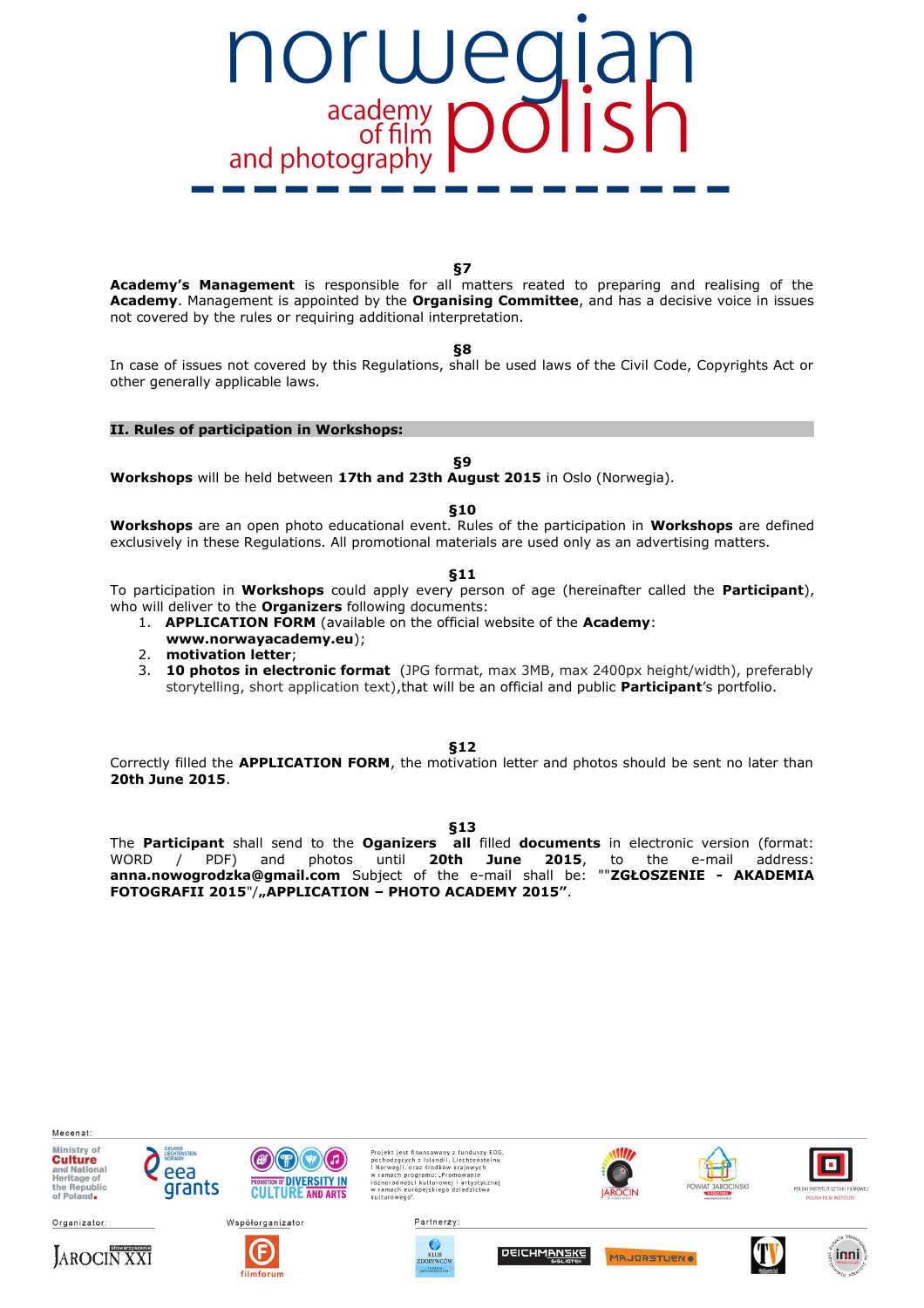

**§14**

The **Organizers** do not take responcibility for the **APPLICATION FORMS** which will be not delivered, or will be delivered with delay, for the reasons being beyond control (for excample delay because of companies responsible for mail delivery).

## **§15**

The **Participant** takes full responsibility for compliance with the truth of data included at the **APPLICATION FORM**. Taking false, unreadable, incomplete data or not entering them at all, causing exclusion from participation in **Workshops**.

#### **§16**

Number of places in the **Workshops** is limited, about accepting an application decides written confirmation received from the **Organizers**. Qualification of the **Participants** will be realized by the **Organizing Committee** on the basis of the documents specified in **§ 11.**

**§17**

Information about the results of qualification process will be available by telephone after **20th June 2015** and also will be published on the website (**www.norwayacademy.eu**).

#### **§18**

The accreditation fee shall amount **1.500,00 PLN gross (3000,00 NOK)** and provides the participation in all events included in the program, accommodation between 17th-23th August 2015 and catering (2 meals per day). In case of resignation of the flight fee is **1250,00 PLN gross (2500, 00 NOK)** In case of resignation of the flight and accommodation fee is **1000,00 PLN gross (2000, 00 NOK)** Accreditation fee for participation in **Workshops** shall be paid until **15th July 2015** to the following bank account:

Account's name: **Jarocin XXI Association, ul. Golebia 1, 63-200 Jarocin**

SWIFT Code/BIC: **GBWCPLPP**

Bank's name: **Bank Spoldzielczy w Jarocinie** Account numer (IBAN): **PL73842700090020005120000001**

with the note in transfer's title: "Photo Academy"

**§19**

The **Organizers** do not return accreditation fee paid by the **Participant**. The **Organizers** may request to the **Participant** accreditation fee if it receives a reasonable misfortune of fate request in writing until 1st August 2015. Later requests will not be considered.

**§20**

- 1. The **Participant** agrees to using and promoting by the **Organizers** the results of the artistic works, implemented within **Workshops**.
- 2. Any effects of artistic activity realized in the **Academy** belong into the public domain and can be used without any restrictions by the **Organizers** and the **Participants**, on condition of their artistic and formal non-infringement.